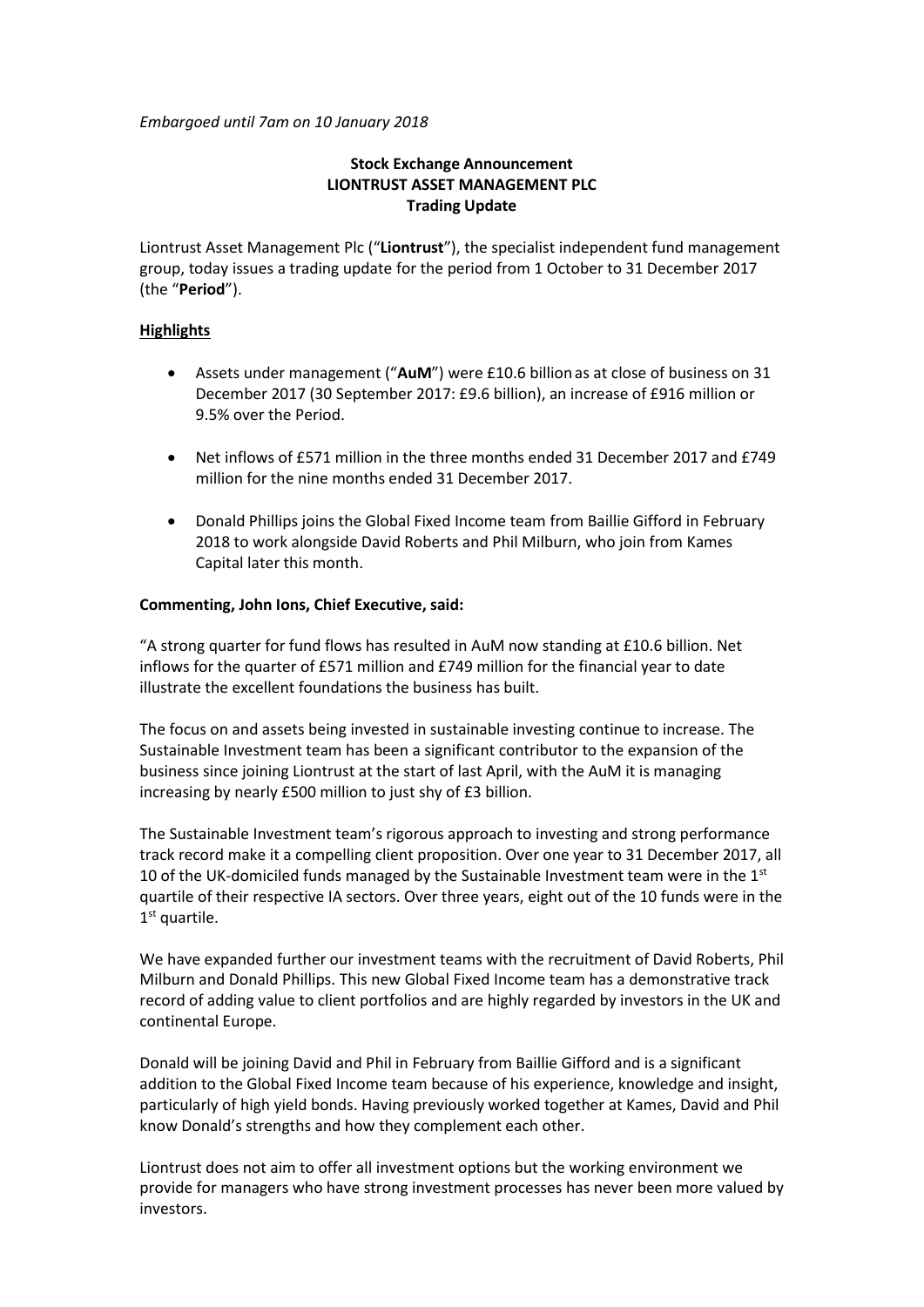A final mention must go to Anthony Cross who on 8 January celebrated 20 years of managing the UK Smaller Companies Fund. Continuing to manage the Fund for 20 years is a fantastic and rare achievement and is a testament to the robust Economic Advantage investment process."

## **Funds under Management**

On 31 December 2017, our AuM stood at £10.556 billion and were broken down by type and process as follows:-

| <b>Process</b>           | Total       | <b>Institutional</b> | <b>UK Retail</b> | <b>Multi-Asset</b> | <b>Offshore Funds</b>    |
|--------------------------|-------------|----------------------|------------------|--------------------|--------------------------|
|                          | <u>(£m)</u> | <u>(£m)</u>          | <u>(£m)</u>      | (f.m)              | (fm)                     |
| <b>Cashflow Solution</b> | 964         | 522                  | 324              |                    | 118                      |
| Economic Advantage       | 5,016       | 297                  | 4,639            |                    | 80                       |
| <b>Macro Thematic</b>    | 500         | 164                  | 309              |                    | 27                       |
| European Income          | 247         | ٠                    | 247              | ۰                  | $\overline{\phantom{0}}$ |
| Asia                     | 117         |                      | 106              |                    | 11                       |
| Sustainable Investment   | 2,971       | 54                   | 2,718            |                    | 199                      |
| Multi-Asset              | 692         |                      |                  | 692                | $\overline{\phantom{a}}$ |
| Indexed                  | 49          |                      | 49               |                    | ۰                        |
| <b>Total</b>             | 10,556      | 1,037                | 8,392            | 692                | 435                      |

## **Funds Flows**

The net inflows over the three months to 31 December 2017 are £571 million (2016: £190 million). A reconciliation of fund flows and AuM over the three months to 31 December 2017 is as follows:-

|                                   | Total<br><u>(£m)</u> | Institutional<br>$(\text{fm})$ | <b>UK Retail</b><br>$(\text{fm})$ | Multi-<br>Asset<br>$(\text{fm})$ | <b>Offshore Funds</b><br>$(\text{fm})$ |
|-----------------------------------|----------------------|--------------------------------|-----------------------------------|----------------------------------|----------------------------------------|
| Opening AuM - 1 October 2017      | 9,640                | 966                            | 7,610                             | 634                              | 430                                    |
| Net flows                         | 571                  | 39                             | 495                               | 38                               | (1)                                    |
| Market and Investment performance | 345                  | 32                             | 287                               | 20                               | 6                                      |
| Closing AuM - 31 December 2017    | 10,556               | 1,037                          | 8,392                             | 692                              | 435                                    |

# **Fund Performance (Quartile ranking)**

|                                               | <b>Quartile ranking</b><br>$-Since$<br>Launch/Manager<br><b>Appointed</b> | <b>Quartile</b><br>ranking $-5$<br>year | <b>Quartile</b><br>ranking $-3$<br>year | <b>Quartile</b><br>ranking $-1$<br>vear | Launch<br>Date/Manager<br><b>Appointed</b> |
|-----------------------------------------------|---------------------------------------------------------------------------|-----------------------------------------|-----------------------------------------|-----------------------------------------|--------------------------------------------|
| Liontrust UK Growth Fund                      | 1                                                                         | 2                                       | $\mathbf{1}$                            | 2                                       | 25/03/2009                                 |
| Liontrust Special Situations<br>Fund          | 1                                                                         | 1                                       | 1                                       | 1                                       | 10/11/2005                                 |
| Liontrust UK Smaller<br><b>Companies Fund</b> | 1                                                                         | 2                                       | 1                                       | 3                                       | 08/01/1998                                 |
| Liontrust UK Micro Cap<br>Fund                | 3                                                                         |                                         | $\overline{\phantom{0}}$                | $\overline{4}$                          | 09/03/2016                                 |
| Liontrust Macro Equity<br>Income Fund         | 1                                                                         | 3                                       | 4                                       | 3                                       | 31/10/2003                                 |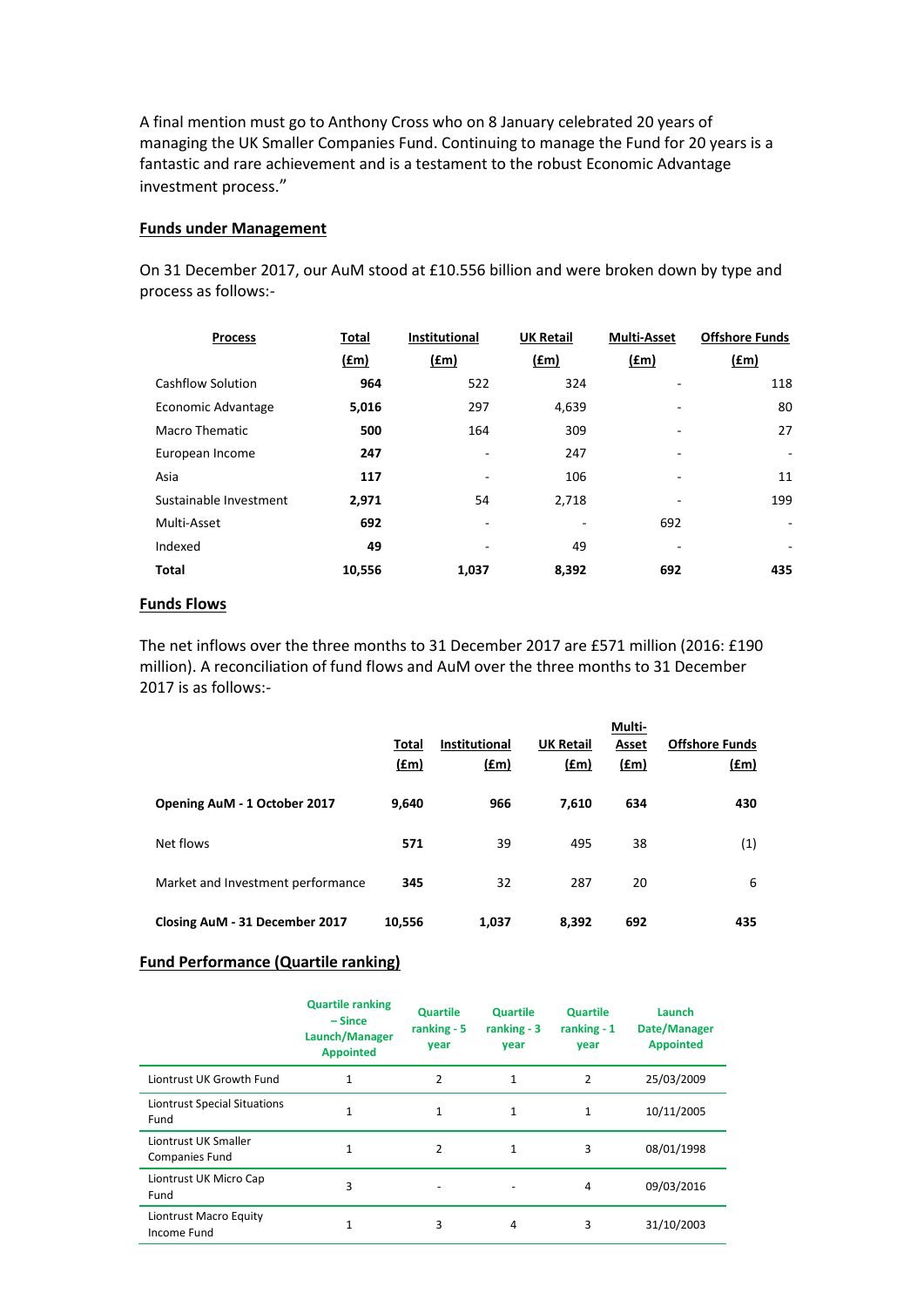| Liontrust Macro UK Growth<br>Fund                             | $\overline{2}$ | 3              | 4              | $\overline{2}$ | 01/08/2002 |
|---------------------------------------------------------------|----------------|----------------|----------------|----------------|------------|
| Liontrust European Growth<br>Fund                             | $\mathbf 1$    | $\overline{2}$ | $\overline{2}$ | $\overline{4}$ | 15/11/2006 |
| Liontrust Asia Income Fund                                    | $\overline{2}$ | $\overline{2}$ | 3              | $\overline{4}$ | 05/03/2012 |
| Liontrust European Income<br>Fund                             | 3              | 3              | 4              | $\overline{4}$ | 15/12/2005 |
| Liontrust European<br><b>Enhanced Income Fund</b><br>(Hedged) | 4              | 4              | $\overline{4}$ | 4              | 30/04/2010 |
| Liontrust Global Income<br>Fund                               | 4              |                | $\overline{4}$ | 3              | 03/07/2013 |
| Liontrust Monthly Income<br><b>Bond Fund</b>                  | $\mathbf{1}$   | $\mathbf{1}$   | 1              | $\mathbf{1}$   | 12/07/2010 |
| Liontrust SF Absolute<br>Growth Fund                          | $\overline{4}$ | $\mathbf{1}$   | $\mathbf{1}$   | $\mathbf{1}$   | 19/02/2001 |
| Liontrust SF Corporate<br><b>Bond Fund</b>                    | $\mathbf{1}$   | $1\,$          | $\mathbf{1}$   | $\mathbf{1}$   | 20/08/2012 |
| <b>Liontrust SF Cautious</b><br>Managed Fund                  | $\mathbf{1}$   |                | $\overline{2}$ | $\mathbf{1}$   | 23/07/2014 |
| Liontrust SF Defensive<br>Managed Fund                        | $\mathbf{1}$   |                | $\mathbf{1}$   | $\mathbf{1}$   | 23/07/2014 |
| Liontrust SF European<br>Growth Fund                          | $\overline{2}$ | $\overline{2}$ | $\mathbf{1}$   | $\mathbf{1}$   | 19/02/2001 |
| Liontrust SF Global Growth<br>Fund                            | 4              | $\overline{2}$ | $\overline{2}$ | $\mathbf{1}$   | 19/02/2001 |
| Liontrust SF Managed Fund                                     | 3              | $\mathbf{1}$   | $\mathbf{1}$   | $\mathbf{1}$   | 19/02/2001 |
| Liontrust UK Ethical Fund                                     | $\overline{2}$ | $\mathbf{1}$   | $\mathbf{1}$   | $\mathbf{1}$   | 01/12/2000 |
| Liontrust SF UK Growth<br>Fund                                | $\overline{2}$ | $\mathbf{1}$   | $\mathbf{1}$   | $\mathbf{1}$   | 19/02/2001 |

Source: Financial Express, total return (income reinvested and net of fees), bid to bid, to 31 December 2017 unless otherwise stated, based on primary share classes. The above funds are all UK authorised unit trusts or UK authorised ICVCs (primary share class). Liontrust FTSE 100 Tracker Fund (index fund) not included. Past performance is not a guide to the future; the value of investments and the income from them can fall as well as rise. Investors may not get back the amount originally subscribed. Quartile rankings correct as at 02/01/2018.

### **Global Fixed Income team**

Liontrust has recruited Donald Phillips to join the Global Fixed Income team in February 2018. Donald is highly regarded and will further strengthen the team that will be formed this month when David Roberts and Phil Milburn join from Kames Capital.

Donald is an investment manager in the Credit team at Baillie Gifford and previously worked with David and Phil at Kames Capital for three years from 2005 to 2008. Donald has been comanager of the Baillie Gifford High Yield Bond Fund since June 2010 and the US High Yield strategy since its launch in February 2017.

David and Phil have a long and successful track record of managing fixed income funds. David was Head of the Fixed Income team at Kames Capital, and Phil was Head of Investment Strategy of the team.

After the managers join Liontrust, we will launch Strategic Bond, High Yield Bond and Absolute Return Bond Funds, subject to appropriate regulatory approvals.

### **For further information please contact:**

**Liontrust Asset Management Plc 020 7412 1700**